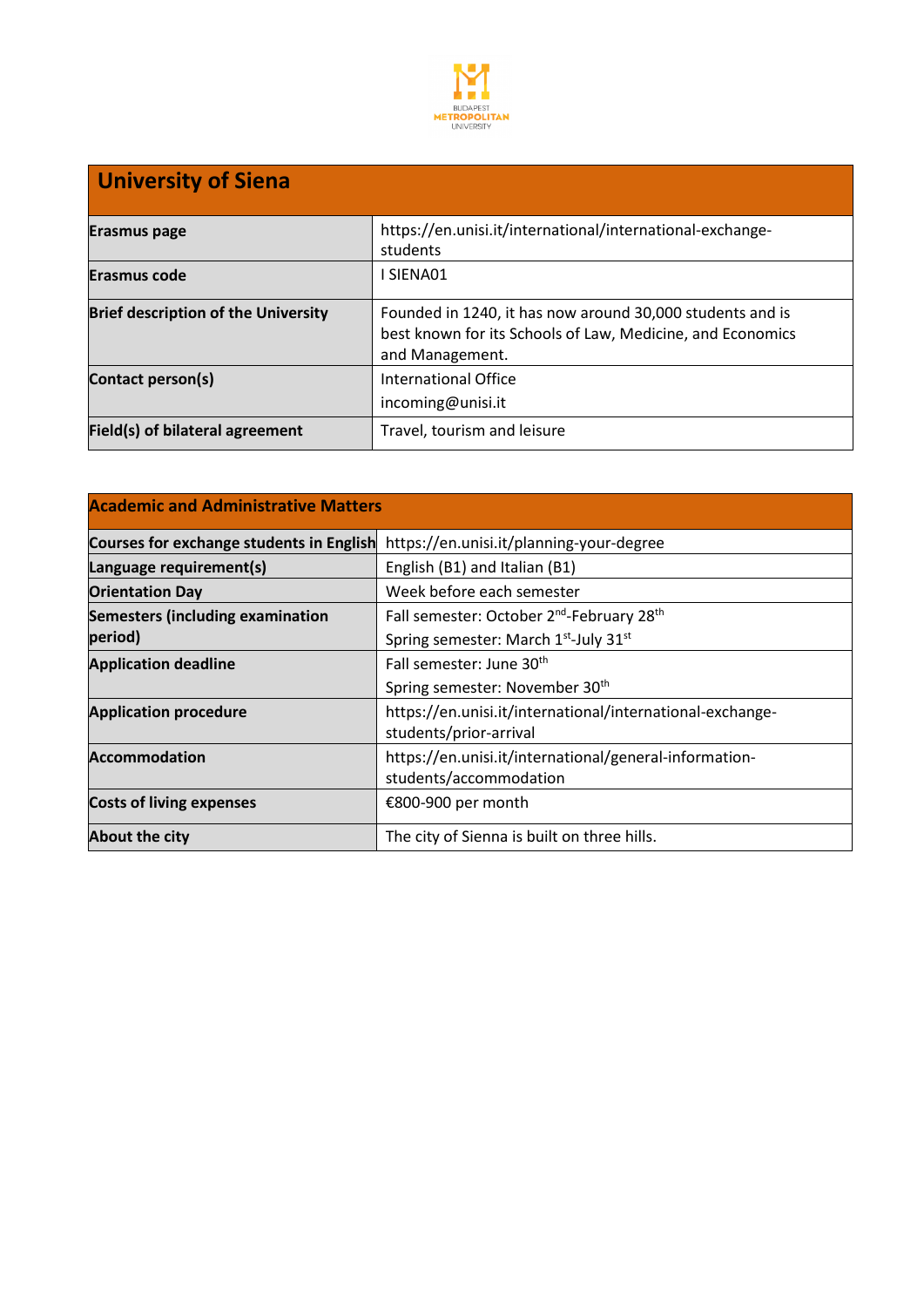



# **Application procedures for exchange students 2017/2018**

## **Nomination**

In order to study at the University of Siena as an Exchange student your home university must have an institutional agreement in place with UNISI.

If you have been selected, they must nominate you through the UNISI nomination form.

## **Online Application form**

All students who have been nominated to take part in an exchange programme will receive an email with the **access code** they need to register into the Virtual Office (Segreteria online) and start the online application.

The University of Siena will only consider applications from students who have been nominated by their home institution.



*Do not register into Segreteria online before receiving the access code!*

## **Unisipass**

During the application process students will receive by email their Unisipass: a username and a password that allows them to login into the Virtual Office (Segreteria online).

Students must keep this password to have access to the UNISI digital services during their mobility period.

#### **Deadlines**

**- 30 June for admission in 1st Semester or full academic year** 

**- 30 November for admission in 2nd**

## **Acceptance letter**

After submitting the online application students will receive an acceptance mail and practical information

Acceptance letters will only be sent to non EU students that have to apply for a visa

### **Learning agreement**



During the application process students must complete a study plan (*learning agreement*).

Since the course information for the next academic year is mostly not available during the spring application period, students should use the current information.

Students do not have to send a copy of the learning agreement to the Welcome Office before their arrival.

Students needing the learning agreement signed prior to arrival, must send it by email to their Erasmus / Exchange coordinator

After submitting the online application students can read on their online profile the name and email address of their academic supervisor at **UNISI** 

To choose courses enter into the UNISI Course Catalogue ("Planning your degree")

<http://en.unisi.it/planning-your-degree>(EN) <http://www.unisi.it/scegli-il-tuo-percorso> (IT)

[http://en.unisi.it/international/international](http://en.unisi.it/international/international-exchange-students/learning-agreement)[exchange-students/learning-agreement](http://en.unisi.it/international/international-exchange-students/learning-agreement)

## **Buddy System**



The Buddy System is a programme promoted by the University of Siena in collaboration with ESN Siena GES, by which incoming exchange students are matched with students of the University of Siena

<https://www.unisi.it/buddysystem>